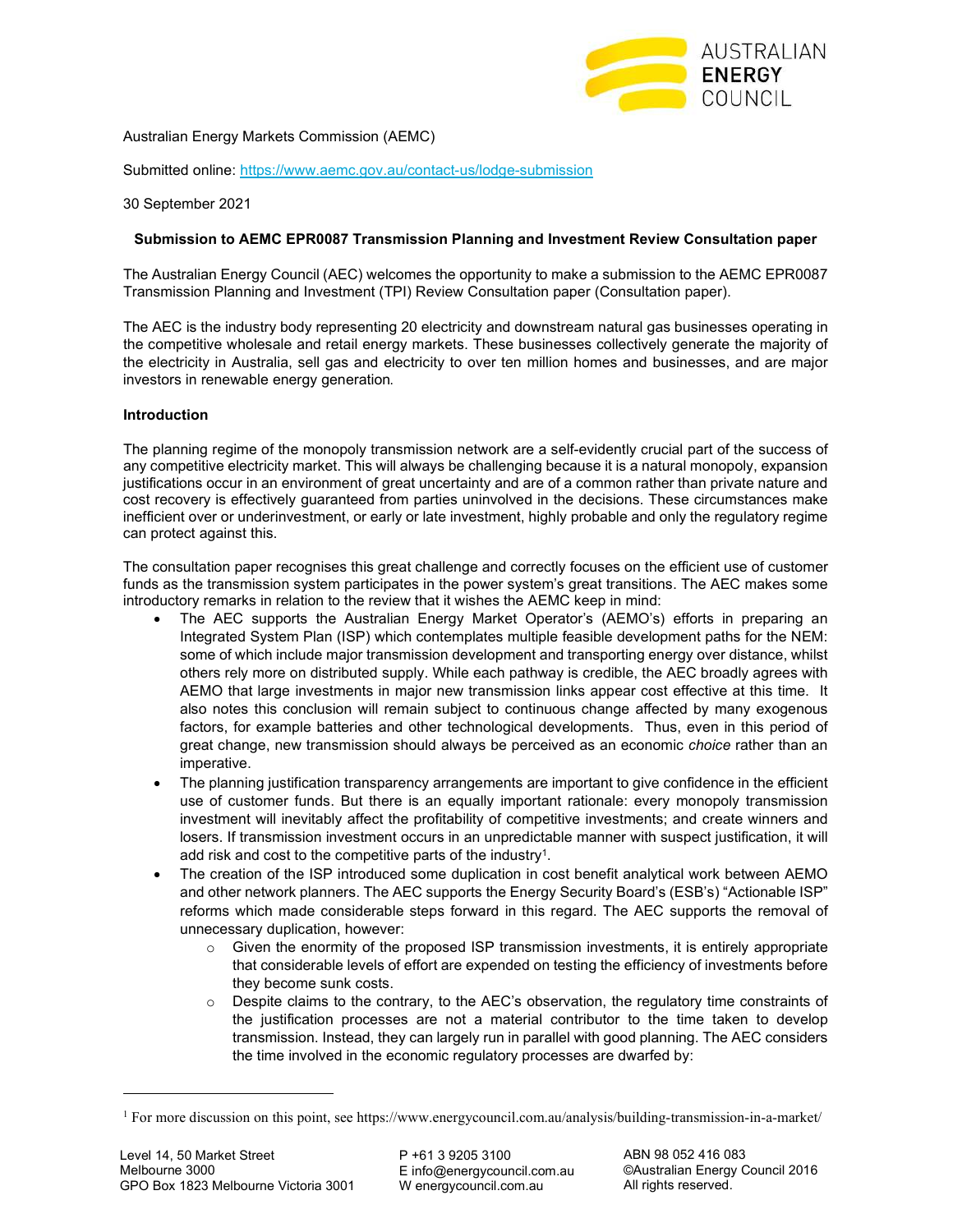- The time to technically plan complex and expensive engineering in an environment of great uncertainty; and
- The times taken to gain environmental approval and community acceptance.

Notwithstanding the above, the AEC is supportive of the AEMC's proposed assessment framework for this Review.

# **Chapter 3: Issues in the regulatory framework and processes for planning major transmission projects**

### Implications of increased uncertainty for the ex-ante incentive-based regulatory framework

The AEC supports an ex-ante incentive based regulatory framework for monopoly assets, which is widely recognised as superior to cost-of-service regulation. However, the AEC also notes that ex-ante regulation works best in an environment of relatively stable capital expenditure. To that end, the arrangements already depart somewhat from the ex-ante regime through the contingent project framework, and it is not clear why this mechanism is unsuited to the ISP projects. Like all cost-of-service activities, the contingent project framework individual efficiency assessments may be at times frustrating. However, this is a necessary part of cost-of-service regulation, and the answer is not to increase the extent of cost-of-service regulation nor lower the assessment rigour.

While AER's recently released guidance for actionable ISP projects is helpful for TNSPs the AEC believes that the ex-ante incentive-based approach for these types of projects should form part of the AEMC's review. 2 The AEC believes contestability needs to be given serious consideration.

The AEC is supportive of the Review investigating approaches for streamlining economic assessments of ISP and non-ISP projects under the proviso that the current level of rigour is not compromised. Furthermore, 'streamlining' should only occur to refine situations where obvious duplication in processes is apparent and should never result in reducing the current levels of levels of rigor in the assessment process.

# Benefits included in planning processes

The AEC is strongly supportive of market benefits remaining the primary metric for the economic assessment process. The purpose of the analysis of these projects is to determine how they will contribute to the functioning of the NEM and attempting to incorporate other 'benefits' would significantly reduce the integrity of the assessment process. Nor are such benefits consistent with the National Electricity Objective (NEO), which is to further the long-term interests of electricity consumers rather than, say, local employment. Furthermore, it would increase both the complexity and subjectivity of the results. For example, it is extremely difficult to capture the disbenefits of commensurately reduced economic activity in areas remote from the investment.

The AEC concurs with the commentary in the Consultation paper (page 27) and the work of the Productivity Commission in 2013.<sup>3</sup> Furthermore, the AEC believes emissions reductions benefits can be captured in existing processes. For example, cost savings in meeting a legislated renewable energy target are each directly allowable as transmission justifications within the current framework. Claims that these fail to adequately capture environmental benefits appear to largely arise from the claimants' views that existing government environmental policies are insufficient. As such, the market benefits of the claimant's preferred policy are not capturable. The AEC considers transmission regulation is not the appropriate forum for a debate on government environmental policy ambition.

The AEC does not see the need for the Review to expend resources investigating incorporating other 'benefits' in the planning process.

### Market versus consumer benefits test

The AEC is firmly of the view that only market benefits should be considered when assessing projects and that the Review should not expend further resources investigating alternative measures. The AEC has recently published an explanation as to why a consumer benefits test may actually reduce the level of transmission

<sup>2</sup> https://www.aer.gov.au/system/files/AER%20-%20Final%20Guidance%20note%20-

<sup>%20</sup>Regulation%20of%20actionable%20ISP%20projects%20-%20March%202021%20-

<sup>%20</sup>FINAL%20FOR%20PUBLICATION%2812129318.1%29.pdf

<sup>3</sup> https://www.pc.gov.au/inquiries/completed/electricity/report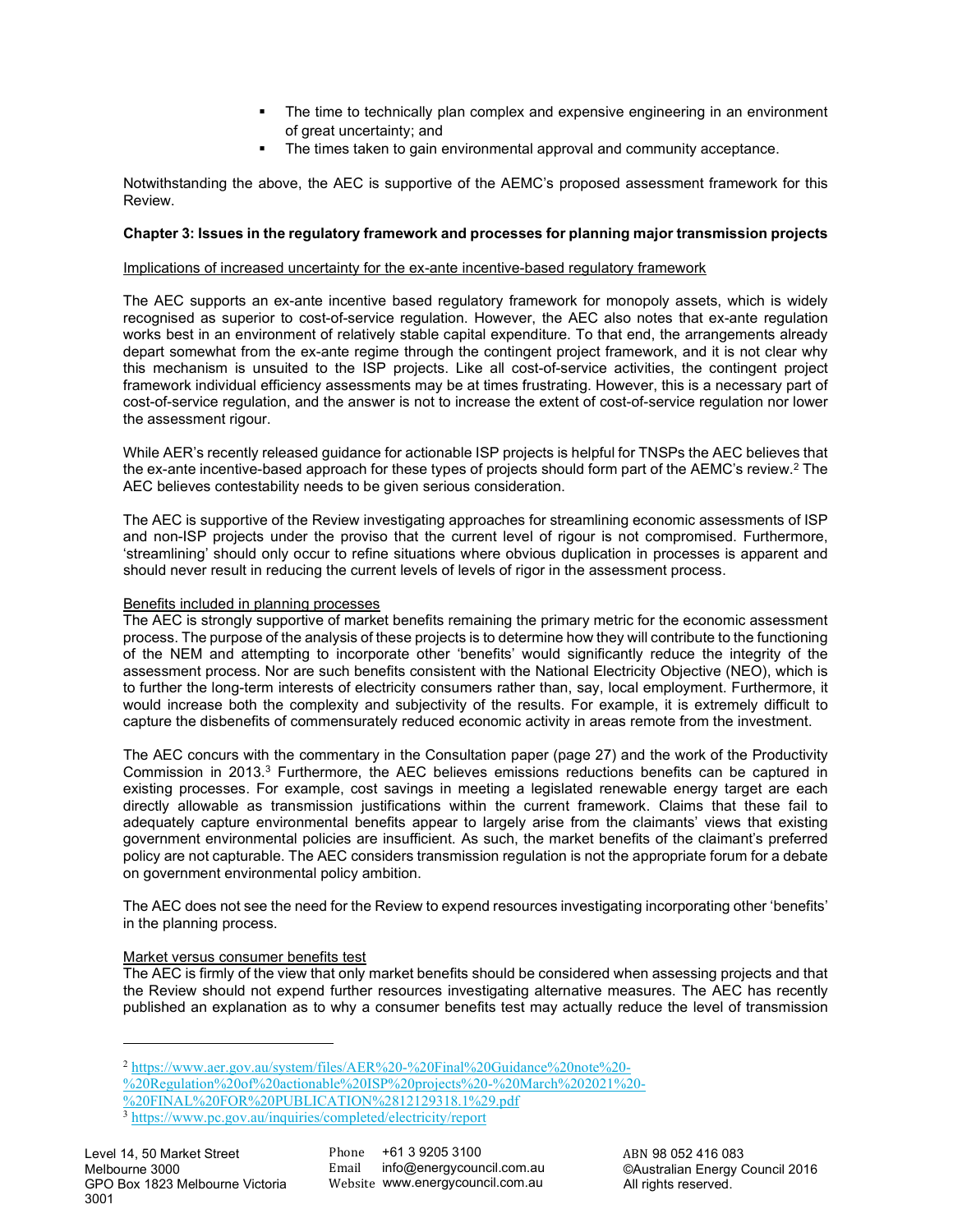build.<sup>4</sup> The existing test does permit the net market benefit arising from greater competition and notes this has been recently used in a major network augmentation.

# Unequal treatment of non-network options under the RIT-T

While this has historically been a problem with respect to DNSPs (ie, the RIT-D), the enormous scale of planned transmission investment and rapid technological development indicate a need to further consider this issue with respect to the RIT-T. As there is an inherent conflict of interest that network service providers (NSPs) have when considering non-network alternatives. The AEC is supportive of the AEMC taking this forward as a priority issue for the review.

In considering this matter, the AEMC is encouraged to look into recent actions taken in South Australia to support system strength. Large investments in new synchronous condensers were taken rather than acquiring the service through agreements to operate existing non-network plant. Functioning markets require transparency.

As identified in the AEC's rule change proposal to reduce the RIT-D threshold, the RIT-D is not delivering as an effective competitive alternative to distribution businesses' capital expenditure plans. The AER's 2018 review of the RIT-D Guidelines demonstrated this. The AER identified only one successful non-network project from 10 competitive assessments and 16 RIT-D reviews since the RIT-D's introduction in 2013.<sup>5</sup> Comparable incentives in the RIT-T will no doubt lead to comparable outcomes.

### **Chapter 4: Issues in the regulatory framework and process for transmission investment, financing and delivery**

### Balancing TNSP's exclusive right to build and own transmission projects

As noted in the Consultation paper, TNSPs have the "exclusive right to build and own transmission projects" but not the obligation.<sup>6</sup> The AEC notes that the scale of current and planned discrete transmission projects may not align with the commercial interests or capacity of incumbent TNSPs. Projects should not be held up by unwilling TNSPs (that may have legitimate difficulties in obtaining the finance) or may use this monopoly position to bargain for more favourable regulatory treatment. This is a critical issue that needs to be resolved.

### Should the delivery of transmission projects be made contestable? If not, why?

Subject to further consideration and analysis the AEC believes this is likely to be the most logical solution and should be a priority for the Review. The downside of contestability is that it tends to create planning and operating complexity in comparison to having a single monopoly owner. This is relatively minor however for the very large and discrete projects being proposed in the ISP. Furthermore, they almost always already involve developments that occur deep within at least two TNSP's territories.

### Are there features of financing infrastructure projects used in other sectors that should be considered in the context of the efficient and timely delivery of major transmission projects?

The AEC would like to see the Review to consider alternatives to the current arrangements based on evidence from other infrastructure sectors. The AEC would like to see the Review take forward these issues as priority.

### **Chapter 5: Material change in network infrastructure project costs rule change request**

The AEC notes efforts by network planners to improve early cost estimations and avoid a repetition of the large cost blowout that occurred in Project EnergyConnect that triggered this rule change. The networks' efforts are very welcome, but it is too early to be confident they have removed the rationale for the rule change. In the meantime, the proposed rule should provide a valuable incentive to estimate these costs more accurately up front. Ideally the networks' efforts should result in the question of material change never re-emerging. The AEC is of the view that the RIT-T does not need to be changed however it is worth reconsidering the quality of project cost estimates. For very large projects, class 3-4 Association for the Advancement of Cost Engineering (AACE) cost estimates may not be appropriate as the potential quantum of the errors is very large. The AEC

<sup>4</sup> https://www.energycouncil.com.au/analysis/customer-benefits-don-t-necessarily-benefit-the-customer/

<sup>5</sup> https://www.aemc.gov.au/sites/default/files/2020-08/ERC0314%20Rule%20change%20request%20pending.pdf

<sup>6</sup> Consultation paper, p33.